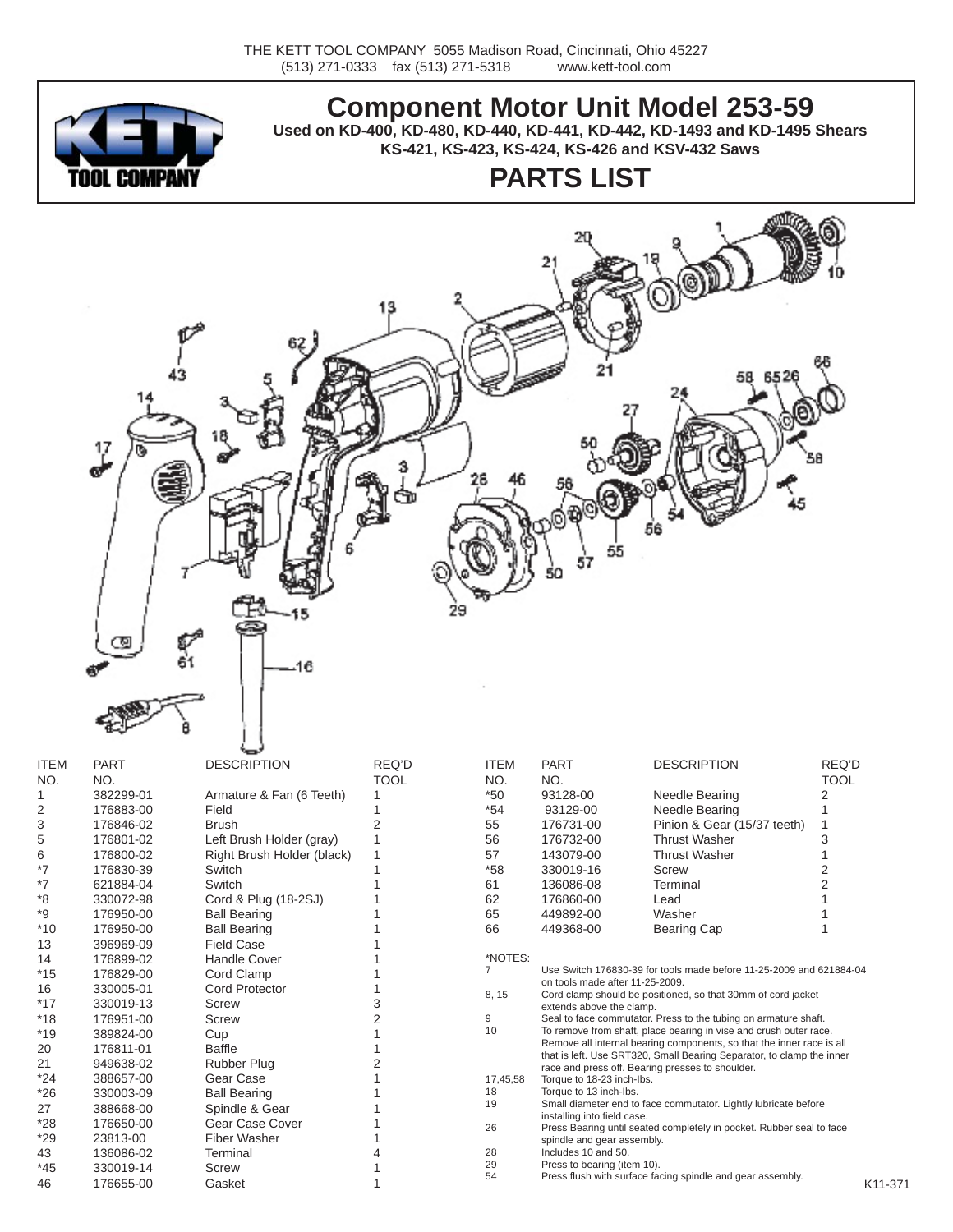THE KETT TOOL COMPANY 5055 Madison Road, Cincinnati, Ohio 45227 (513) 271-0333 fax (513) 271-5318 www.kett-tool.com



| <b>ITEM</b> | <b>PART</b> | <b>DESCRIPTION</b>          | REQ'D       | <b>ITEM</b> | <b>PART</b> | <b>DESCRIPTION</b>       | REQ'D       |
|-------------|-------------|-----------------------------|-------------|-------------|-------------|--------------------------|-------------|
| NO.         | NO.         |                             | <b>TOOL</b> | NO.         | NO.         |                          | <b>TOOL</b> |
|             | 133-13      | <b>Clamping Screw</b>       |             | 11          | 160-9       | Saw Guard                |             |
| 2           | 133-14      | Clamping Screw for 267-45   |             | 13          | 170-25      | Coupler                  |             |
|             | M133-37     | Clamping Screw for 567-2A 1 |             | 14          | 191-12      | Coil Spring              |             |
| B           | 133-29      | Screw                       |             | 15          | $210 - 1$   | Guard Pin                |             |
|             | 141-10      | Retaining Ring              |             | $*17$       | 267-45      | <b>Connecting Sleeve</b> |             |
| 5           | 149-6       | Spindle Wrench              |             | 18          | 268-9       | KS-23 Saw Body           |             |
| 6           | $150 - 1$   | 3/16" Socket Key            |             |             |             | & Guard Assembly         |             |
|             | $150 - 2$   | 1/8" Socket Key             |             | $*19$       | 567-2A      | <b>Connecting Sleeve</b> |             |
| 8           | $150 - 4$   | 5/32" Socket Key            |             | 20          | N5027       | <b>Set Screw</b>         |             |
| 9           | $150 - 5$   | 5/18" Socket Key            |             |             |             |                          |             |
| 10          | 156-9       | Saw Body                    |             |             |             |                          |             |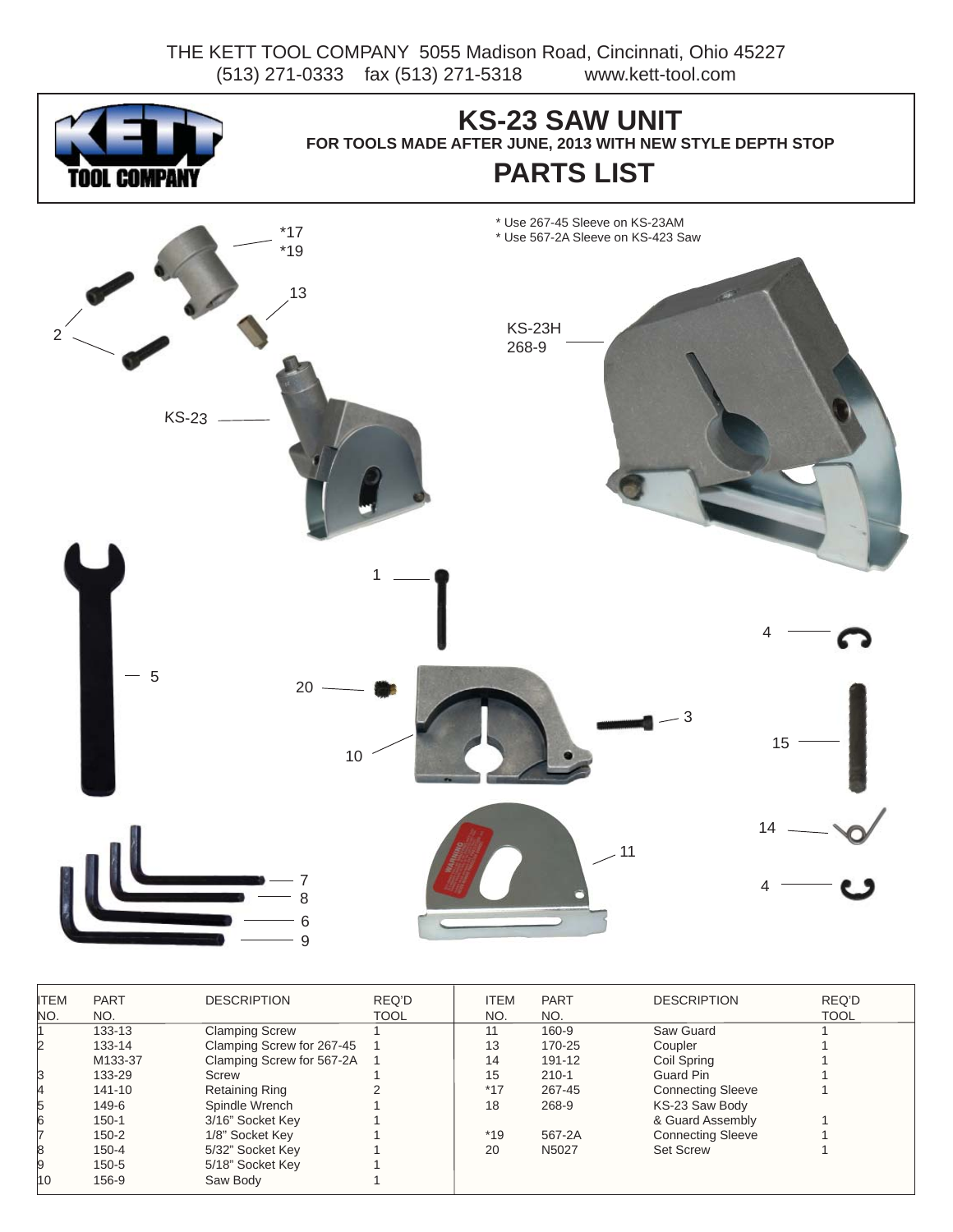### **COMPONENT PARTS FOR KRA-5 GEARED ANGLE HEAD** s/n 15241 & higher  $127 - 12$ Serial Number Here 129-27 132-14 126-10 COUPLER 170-25 154-21 129-28  $151 - 4$ KRA-5  $\equiv 178-2$  $177. *$ 131-33 131-55  $177 - 11$ 139-18  $\overline{\phantom{0}}$ 12921 **13218** 133-16 **Japir** 自 129-28  $181 - 2$ 154-20 131-33 154-32  $127 - 13$ 131-55 150-2 149-6 Note: Use 131-33 and 154-20 with 150-1 KRA-5 serial number less than 85744 Use 131-55 and 154-32 with KRA-5 serial number 85745 and greater. 150-5

| Part No.   | Description            | Part No.  | Description           | Part No.  | Description                      |
|------------|------------------------|-----------|-----------------------|-----------|----------------------------------|
| 126-10     | <b>Input Spindle</b>   | 139-18    | <b>Output Spindle</b> | $177 -$ * | Key (See serial number on        |
| $127 - 12$ | <b>Retaining Screw</b> | 149-6     | Spindle Wrench        |           | neck of KRA-5 above)             |
| 127-13     | <b>Retaining Screw</b> | $150-1$   | 3/16 Socket Key       |           | <b>S/N 15240 &amp; lower use</b> |
| 129-27     | <b>Ball Bearing</b>    | 150-2     | 1/8 Socket Key        |           | 177-7 square key.                |
| 129-28     | <b>Ball Bearing</b>    | 150-5     | 5/16 Socket Key       |           | S/N 15241 & higher use           |
| 131-33     | <b>Mitre Gear</b>      | $151 - 4$ | Housing               |           | 177-11 Woodruff Key              |
| 131-55     | <b>Mitre Gear</b>      | 154-20    | Sleeve                | 178-2     | Socket Head Set Screw            |
| 132-14     | Shim                   | 154-32    | Sleeve                | $181 - 2$ | <b>Screw Plug</b>                |
| 133-14     | <b>Clamping Screw</b>  | 154-21    | Sleeve                |           |                                  |
| 133-16     | Spindle Bolt           | 170-25    | Coupler               |           |                                  |
| 138-7      | Jam Nut                | 177-11    | <b>Woodruff Key</b>   |           |                                  |

THE KETT TOOL CO. 5055 Madison Road CINCINNATI, OHIO 45227 513-271-0333 Fax 513-271-5318 email info@kett-tool.com www.kett-tool.com